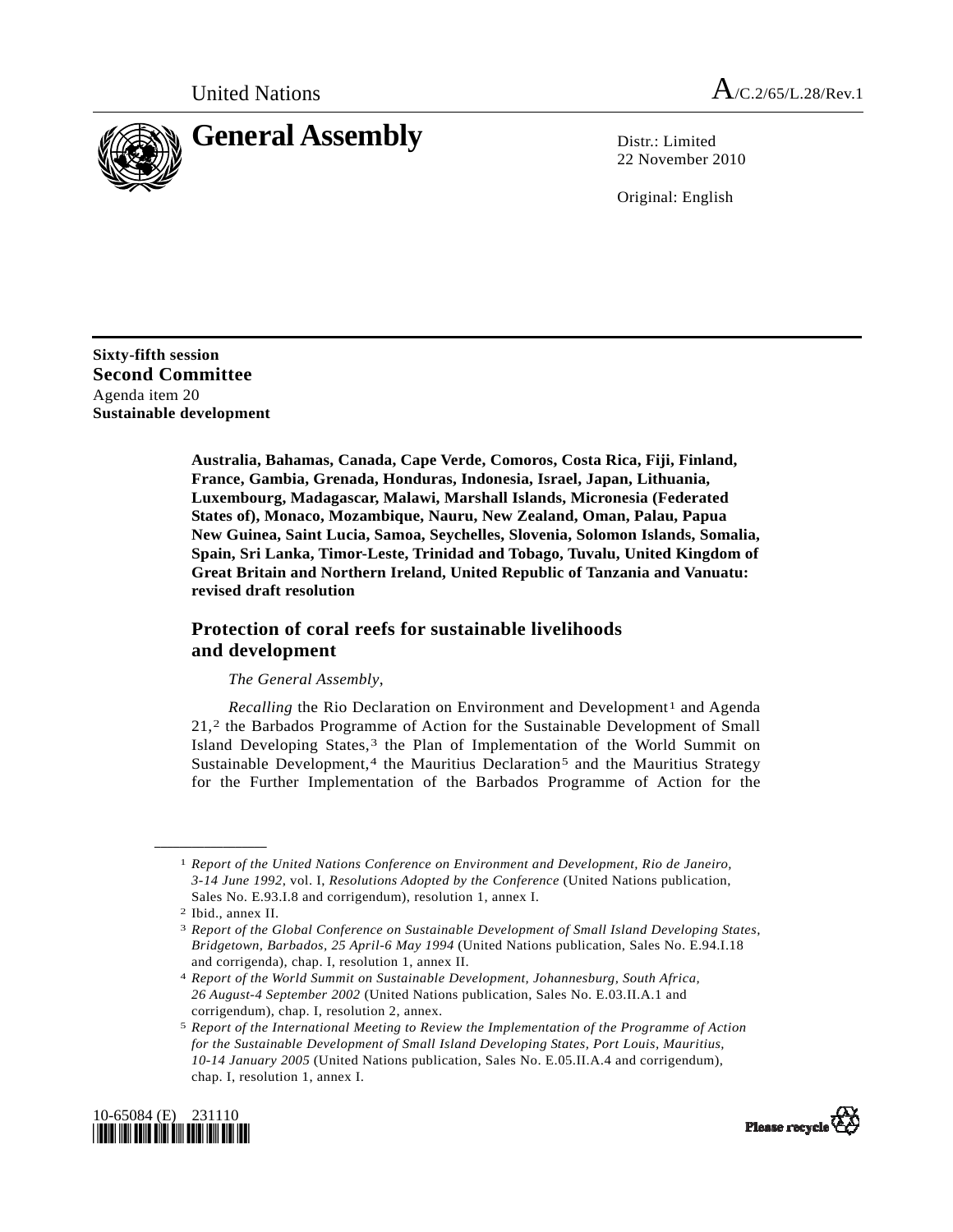Sustainable Development of Small Island Developing States,<sup>[6](#page-1-0)</sup> the Millennium Declaration,<sup>7</sup> and the United Nations Framework Convention on Climate Change,<sup>[8](#page-1-2)</sup>

*Reaffirming* the United Nations Convention on the Law of the Sea,<sup>[9](#page-1-3)</sup> which provides the overall legal framework for ocean activities, and emphasizing its fundamental character, conscious that the problems of ocean space are closely interrelated and need to be considered as a whole through an integrated, interdisciplinary and intersectoral approach,

*Recalling* the Convention on Biological Diversity<sup>[1](#page-1-4)0</sup> as an important instrument in the conservation and sustainable use of marine biodiversity,

*Recalling also* biodiversity-related conventions and organizations, including the Convention on International Trade in Endangered Species of Wild Fauna and Flora, the Ramsar Convention on Wetlands, the Convention on the Conservation of Migratory Species of Wild Animals, the United Nations Educational, Scientific and Cultural Organization, the Food and Agriculture Organization of the United Nations and the Nairobi Convention for the Protection, Management and Development of the Marine and Coastal Environment of the Eastern African Region,

*Recognizing* the role of national legislation in the context of the protection of coral reefs and related ecosystems within national jurisdictions,

*Recalling* its annual resolutions on oceans and the Law of the sea and on sustainable fisheries, including resolution 61/105, as well as resolution 64/73 on the protection of global climate for present and future generations of humankind of 7 December 2009, resolution 64/236 of 24 December 2009, in which it decided to organize the United Nations Conference on Sustainable Development, resolution 63/214 of 19 December 2008, entitled "Towards the sustainable development of the Caribbean Sea for present and future generations", resolution 64/203 of 21 December 2009 on the Convention on Biological Diversity and other relevant resolutions,

*Noting* the Manado Ocean Declaration adopted by the World Ocean Conference on 14 May 2009 and the Jakarta Mandate on Marine and Coastal Biological Diversity of 1995,

*Noting also* the work of the Secretariat of the Convention on Biological Diversity on marine and coastal biodiversity, in particular on coral reefs and related ecosystems, and the outcome of the tenth meeting of the Conference of the Parties to the Convention, held from 18 to 29 October 2010 in Nagoya, Japan, including in relation to the updating and revision of the strategic plan for the post-2010 period,

*Noting further* the request of the Tenth Meeting of the Conference of the Parties to the Executive Secretary of the Convention on Biological Diversity to prepare, subject to the availability of financial resources, a report on the progress made in the implementation of the specific workplan on coral bleaching, adopted by the Conference of the Parties in its decision VII/5,

<span id="page-1-3"></span><span id="page-1-2"></span><span id="page-1-1"></span><span id="page-1-0"></span>**\_\_\_\_\_\_\_\_\_\_\_\_\_\_\_\_\_\_** 

<sup>6</sup> Ibid., annex II.

<sup>7</sup> See resolution 55/2.

<sup>8</sup> United Nations, *Treaty Series*, vol. 1771, No. 30822. 9 Ibid., vol. 1833, No. 31363.

<span id="page-1-4"></span><sup>10</sup> Ibid., vol. 1760, No. 30619.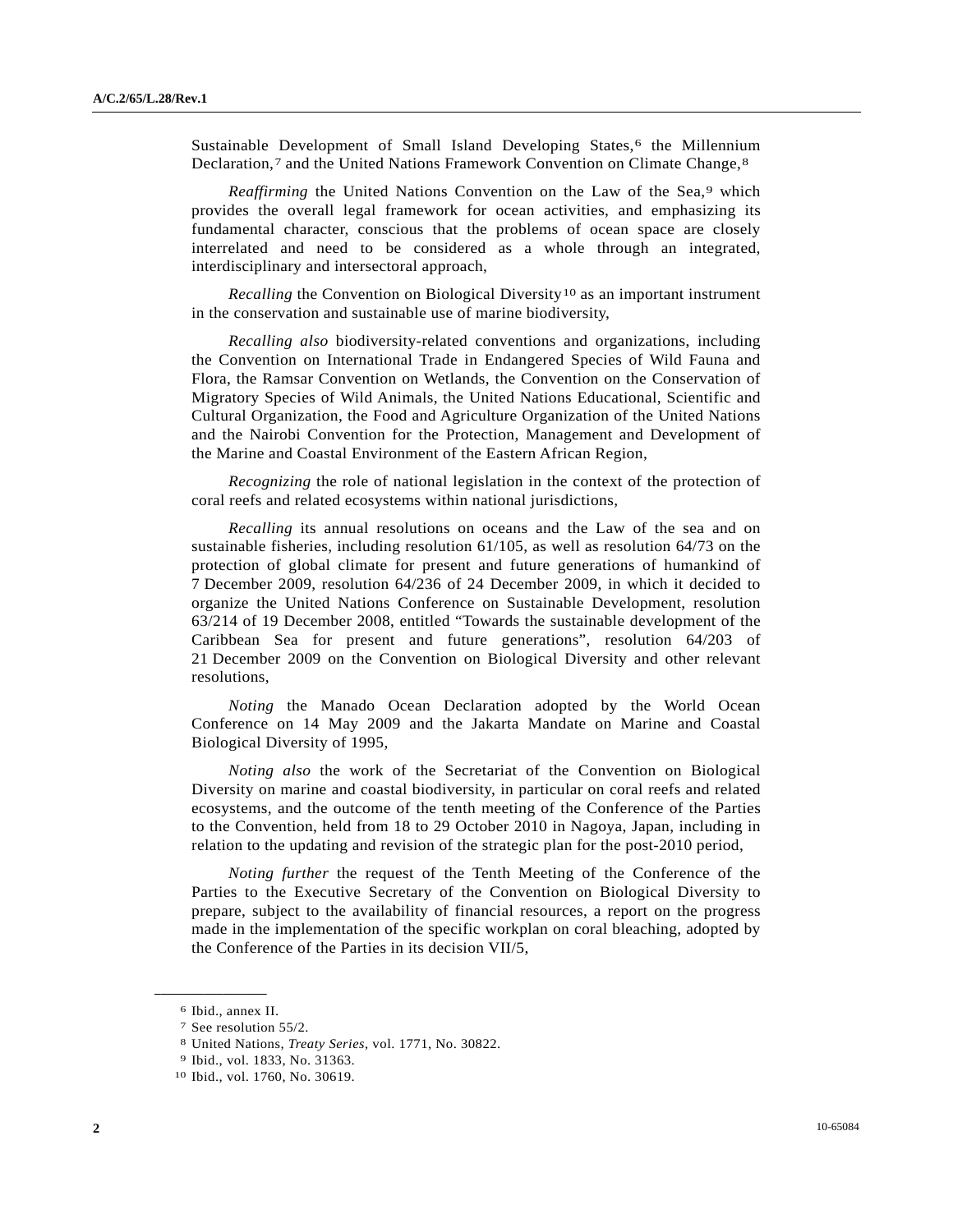*Recognizing* that millions of the world's inhabitants depend on the health of coral reefs and related ecosystems for sustainable livelihoods and development as they are a primary source of food and income, add to communities' aesthetic and cultural dimensions and also provide for protection from storms, tsunamis and coastal erosion,

*Expressing grave concern* about the adverse impact of climate change and ocean acidification on the health and survival of coral reefs and related ecosystems around the world, including through sea-level rise, increase in the severity and incidence of coral bleaching, rising sea surface temperature and higher storm intensity, combined with the synergistic negative effects of waste run-off, overfishing, destructive fishing practices, alien invasive species and coral mining,

*Maintaining* that the United Nations Framework Convention on Climate Change is the primary international, intergovernmental forum for negotiating the global response to climate change, and calling upon States to take urgent global action to address climate change in accordance with the principles identified in the Convention, including the principle of common but differentiated responsibilities and respective capabilities,

*Acknowledging* that, in many countries, indigenous and local communities have a distinctive relationship with marine and coastal environments, including coral reefs and related ecosystems, and in some cases ownership thereof, in accordance with national legislation, and that such peoples have an important role to play in the protection, management and preservation of those reefs and related ecosystems,

*Acknowledging also* the leadership role in tropical marine ecosystems management provided by the International Coral Reef Initiative, a partnership of Governments, international organizations and non-governmental organizations, and its twenty-fifth general meeting, held in Samoa from 8 to 12 November 2010 under the co-chairmanship of Samoa and France,

*Welcoming* regional initiatives, including the Coral Triangle Initiative on Coral Reefs, Fisheries and Food Security, the Micronesia Challenge, the Caribbean Challenge, the Eastern Tropical Seascape Project, the West Indian Ocean Partnership, the West African Conservation Challenge and the Regional Initiative for the Conservation and Wise Use of Mangroves and Coral Reefs for the Americas Region,

*Welcoming also* the efforts of the agencies, programmes and funds of the United Nations system in the field of the protection of marine biodiversity and, in particular, coral reefs and related ecosystems,

 1. *Urges* States, within their national jurisdictions and the competent international organizations, within their mandates, given the imperative for action, to take all practical steps at all levels to protect coral reefs and related ecosystems for sustainable livelihoods and development, including immediate and concerted global, regional and local action to respond to the challenges and address the adverse impacts of climate change, including through mitigation and adaptation, as well as of ocean acidification on coral reefs and related ecosystems;

 2. *Also urges* States to formulate, adopt and implement integrated and comprehensive approaches for the management of coral reefs and related